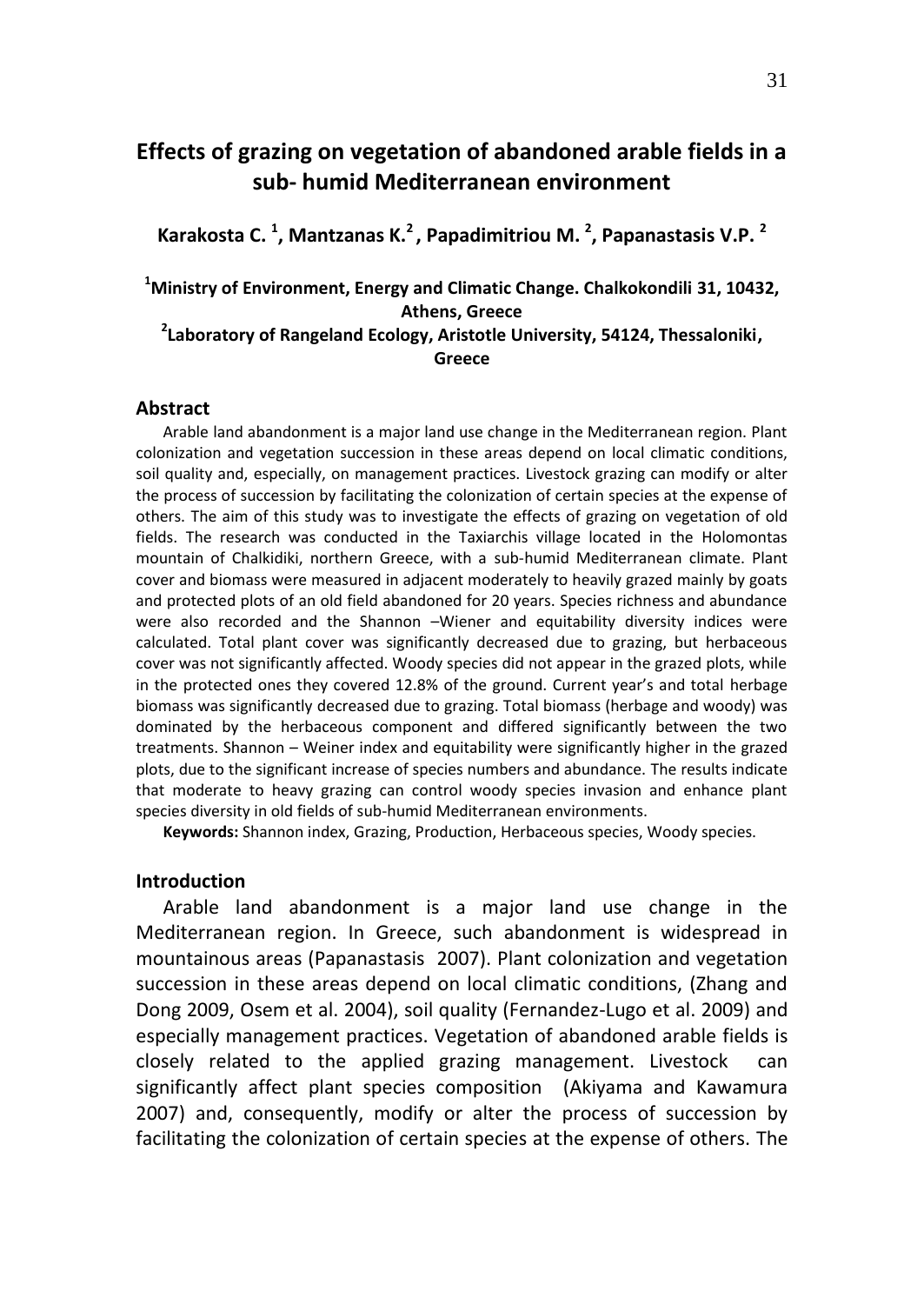kind of animal and the degree of grazing pressure are regarded as the two main factors affecting vegetation dynamics (Rook et al. 2004). The aim of this study was to investigate the effects of livestock grazing on vegetation dynamics of old fields.

## **Materials and methods**

The research was conducted in the Taxiarchis village located in the Holomontas mountain of Chalkidiki, North Greece. The climate is Mediterranean sub-humid. In an old field abandoned for 20 years, adjacent moderately to heavily grazed mainly by goats and protected plots were established. Plant cover was measured along 5 transects in each plot with the point method (Cook and Stubbendieck 1986). Species richness and abundance were recorded using 30 quadrats (25 x 25 cm each) and the Shannon –Wiener and equitability diversity indices were calculated. Furthermore, herbaceous and woody species biomass was measured in 10 quadrats (1x1m each for the woody species and 50x50cm each for the herbaceous ones) by cutting vegetation with hand-scissors at the ground level.

In the laboratory, herbage and woody biomass was sorted out by hand into current year's and old growth components. Only the current year's growth is reported in this paper. All biomass samples were oven dried at 60º C for 48 h and weighed. Data for cover, biomass and diversity in grazed and protected plots were compared by using a t test. Significant differences for all statistical tests were evaluated at the level of p≤0.05. All data analyses were conducted using the software package SPSS 11.0.

## **Results and discussion**

Total plant cover was significantly decreased by 20% due to grazing, but herbaceous cover was not significantly affected (Table 1). Livestock grazing eliminated woody species presence, indicating its negative effects on secondary succession, as these species dominate in the later successional stages of old fields in Mediterranean environments (Papanastasis 2007). Specifically, woody species did not appear in the grazed plots, while in the protected ones they covered almost 13% of the ground (Table 1).

Total biomass was dominated by the herbaceous component (Table 2). In the grazed plot, current year's herbaceous and total biomass were significantly decreased by 49% and 62%, respectively indicating moderate to heavy grazing pressure . These results confirm previous studies where it was found that the most important effect of grazing is the reduction of aboveground biomass (Bonanomi et al. 2006, Billeter et al. 2007),. The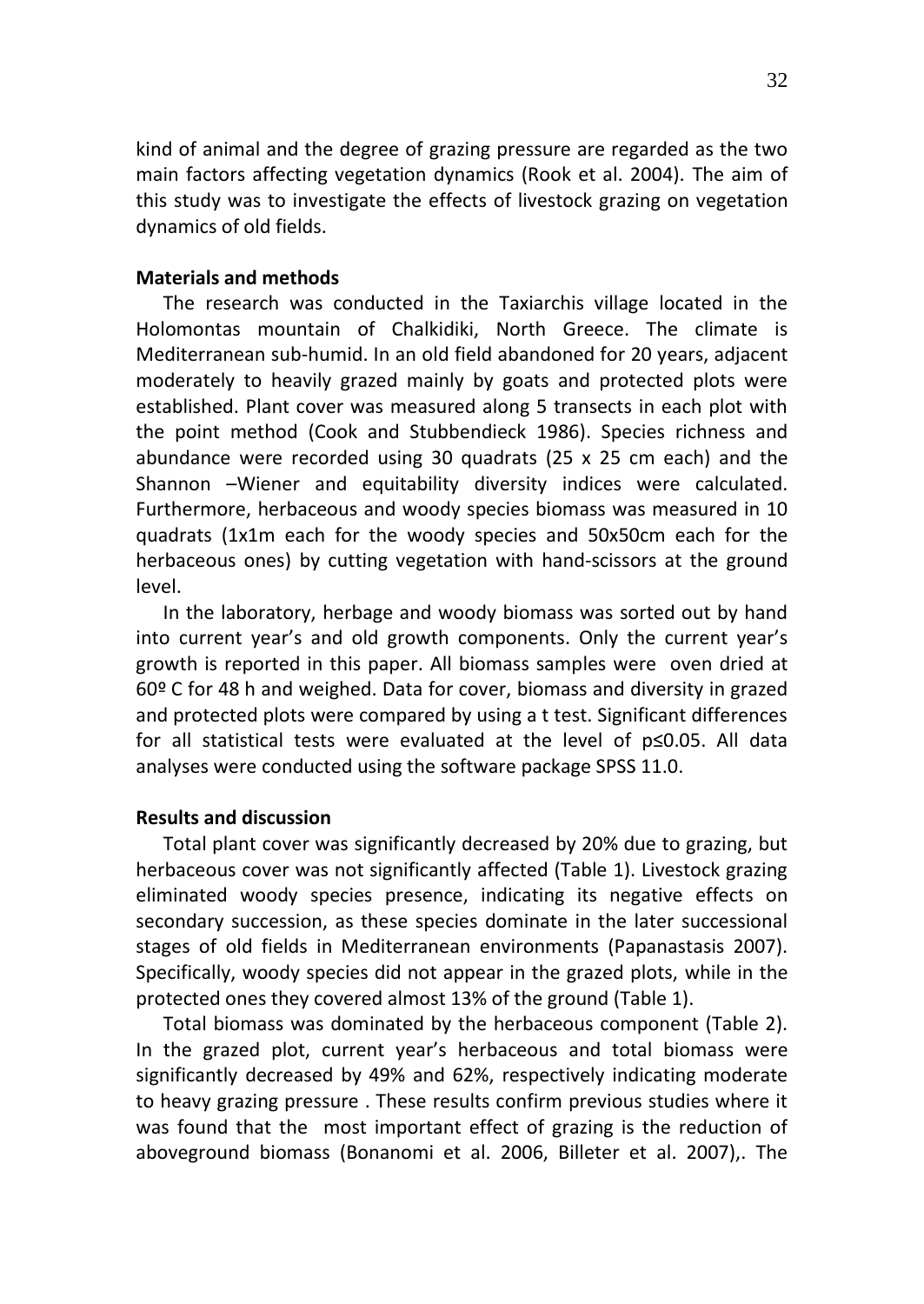absence of shrubs in the grazed plot should be attributed to the fact that goats were the predominant kind of animal grazing in the study area. Goats have been shown to reduce woody biomass (Celaya et al. 2007) as shrub species can be more sensitive to both consumption and trampling generated by grazing than the herbaceous species in the Mediterranean region (Tzanopoulos et al. 2007).

| Cover class       | Grazed            | Ungrazed |
|-------------------|-------------------|----------|
| <b>Herbaceous</b> | 74,20a            | 79,40a   |
| Woody             | 0.00 <sub>b</sub> | 12,8a    |
| Total             | 74,20b            | 92,20a   |

#### **Table 1.** Plant cover (%) in grazed and protected plots

 $1$ Means within the same class followed by the same letter are not statistically different at the 0.05 level.

| Biomass class | Grazed            | Ungrazed |
|---------------|-------------------|----------|
| Herbaceous    | 112,04b           | 219,14a  |
| Woody         | 0.00 <sub>b</sub> | 78.32a   |
| Total         | 112,04b           | 297,46a  |

**Table 2.** Current year's e biomass (g DM m<sup>-2</sup>) in grazed and protected plots

 $1/3$  Means within the same class followed by the same letter are not statistically different at the 0.05 level.

Species richness, the Shannon – Weiner index and equitability were significantly higher by 52%, 46% and 26%, respectively in the grazed plots than in the ungrazed ones(Table 3). Similar results have been reported by other researchers as well. For example, Noy- Meir et al. (1995) have found higher species diversity in a grazed than in adjacent ungrazed grassland in Israel. Also, Iovi et al. (2003) recorded a higher Shannon - Weiner index of diversity in heavily grazed rangelands than in lightly grazed ones in Greece.It seems that goat grazing can increase species diversity, with potentially more herbaceous species to thrive in the community as shrub dominance decreases (Celaya et al. 2010).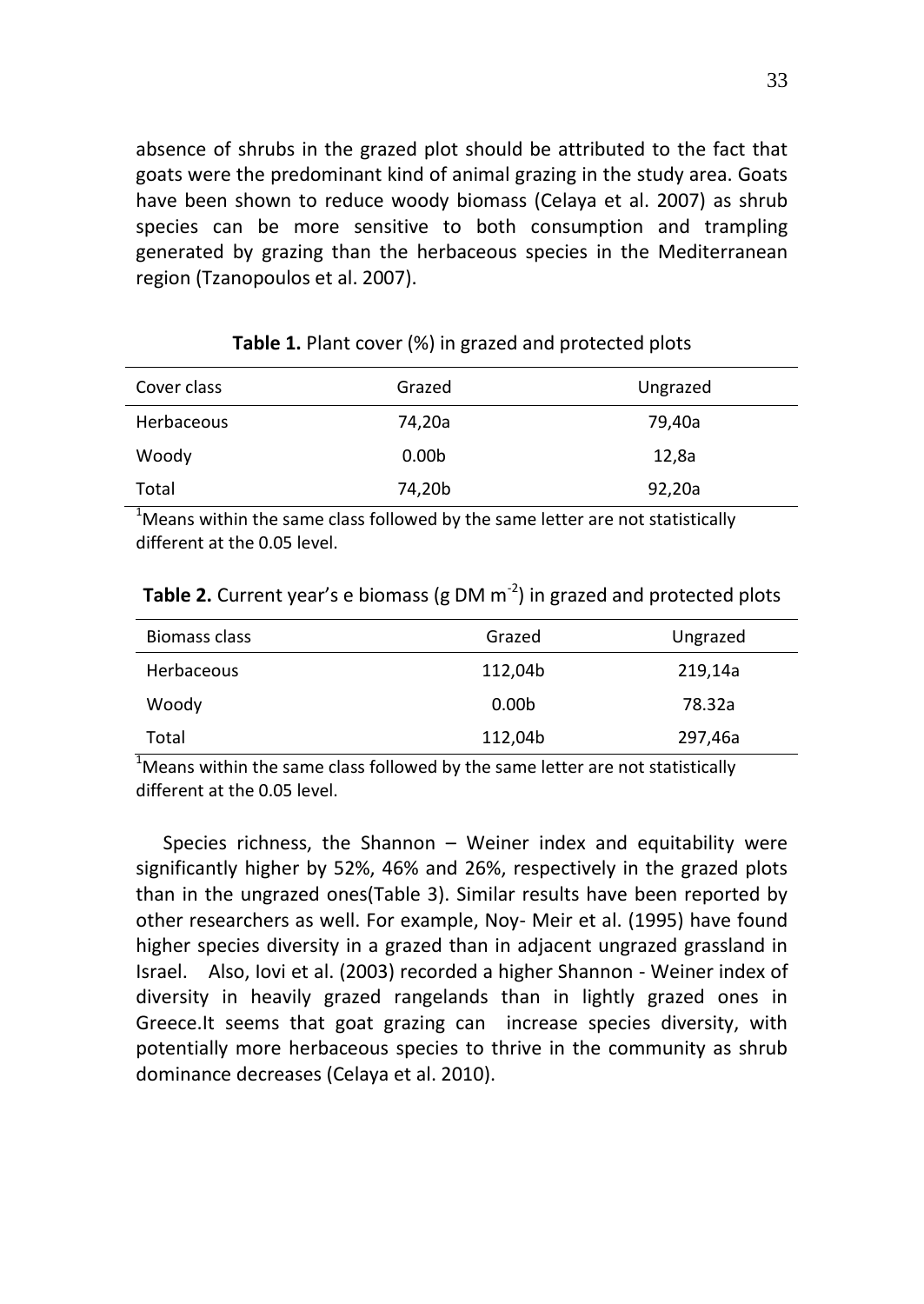| Index                                              | Grazed | Ungrazed |
|----------------------------------------------------|--------|----------|
| Species richness (no. species/0.25 $\text{cm}^2$ ) | 15,87a | 7,67b    |
| Shannon                                            | 2.37a  | 1,28b    |
| Equitability                                       | 0,86a  | 0,64b    |
|                                                    |        |          |

**Table 3.** Species diversity in grazed and protected plots

 $1$ Means within the same row followed by the same letter are not statistically different at the 0.05 level.

## **Conclusion**

Τhe results indicate that moderate to heavy grazing can control woody species encroachment and enhance plant species diversity in old fields of sub-humid Mediterranean environments.

### **Acknowledgements**

The senior author acknowledges the Greek State Scholarships' Foundation (ΙΚΥ) for the financial help during the research.

#### **References**

**Akiyama T., K. Kawamura. 2007.** Grassland degradation in China: methods of monitoring, management and restoration. *Grassland Science*, 53:1–17.

**Billeter R., M. Peintinger, M. Diemer. 2007.** Restoration of montane fen meadows by mowing remains possible after 4–35 years of abandonment. *Botanica Helvetica*, 117:1–13.

**Bonanomi G., S. Caporaso, M. Allegrezza. 2006.** Short-term effects of nitrogen enrichment, litter removal and cutting on a Mediterranean grassland. *Acta Oecologica,* 30:419–425.

**Celaya R., A. Martınez, K. Osoro. 2007.** Vegetation dynamics in Cantabrian heathlands associated with improved pasture areas under single or mixed grazing by sheep and goats. *Small Ruminant Research,* 72: 162–177.

**Celaya R., B.M. Jauregui, R.R. Garcıa, R. Benavides, U. Garcıa, K. Osoro. 2010.** Changes in heathland vegetation under goat grazing: effects of breed and stocking rate. *Applied Vegetation Science,* 13:125–134.

**Cook C. W. and J. Stubbendieck. 1986.** Range Research: Basic Problems and Techniques. Society of Range Management, Denver, Colorado, USA. 317 pp.

**Fernandez-Lugo S., L. de Nascimento, M. Mellado, L.A. Bermejo, J.R. Arévalo. 2009.** Vegetation change and chemical soil composition after four years of goat grazing exclusion in a Canary Islands pasture. *Agriculture, Ecosystems and Environment,* 132: 276-282.

**Gibson R.S., A. Hewitt, G. Sparling, O.J.H. Bosch. 2001**. Vegetation change and soil quality in central. Otago Tussock grasslands, New Zealand. *Rangeland Journal,* 22:190–204

**Iovi K., M.S. Vrahnakis and V.P. Papanastasis. 2003.** Plant diversity of subalpine rangelands in the Grammos mountain of Greece. In: P.D. Platis and T.G. Papachristou (eds).